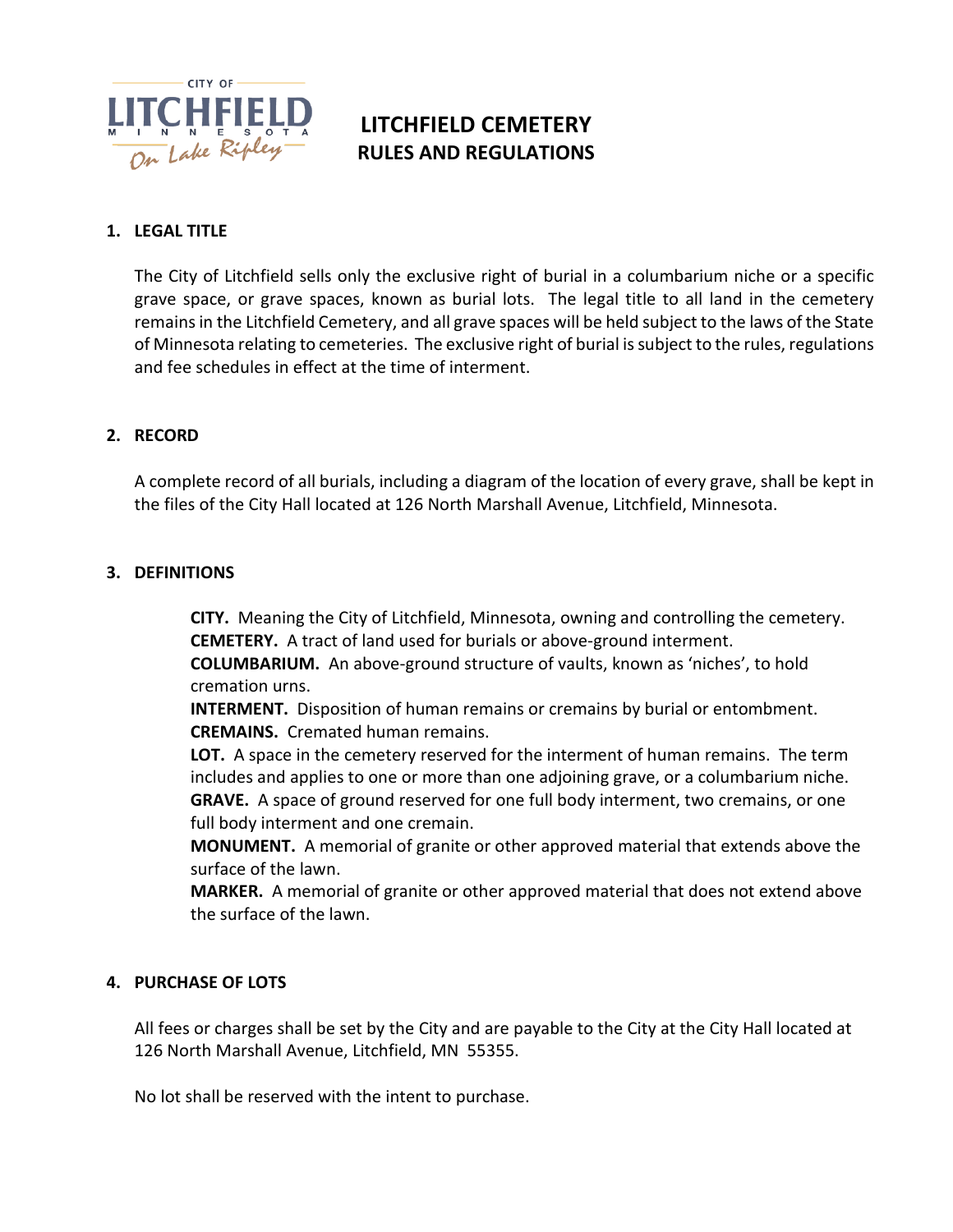Upon full payment of the purchase price, the City of Litchfield will issue a deed describing the lot location and the deed shall be recorded in the records of the City. Description of the grave will be in accordance with the cemetery maps, which are kept on file at the City Hall.

## **5. CONDITIONS OF LOT PURCHASE**

All sales of lots are subject to reasonable rules and regulations as the Council may adopt relative to the use of the cemetery, including the rules and regulations within or those hereafter adopted.

No lot shall be used for any purpose other than the burial of human remains and the placing of appropriate memorials, as per the rules and regulations of the cemetery.

The City reserves, and shall have, the right to correct any errors that may be made by it either in making interments, disinterment, or removals, or in the description, transfer, or conveyance of any interment property, either by canceling such conveyance and substituting and conveying in lieu thereof other interment property of equal value and similar location, as far as possible, or as may be selected by the City, or in sole discretion of the City, by refunding the amount of money paid on account of said purchase. In the event that such error shall involve the interment of remains of any person in such property, the City reserves, and will have, the right to remove or transfer such remains so interred to other property of equal value and similar location as may be substituted and conveyed in lieu thereof.

## **6. TRANSFERS AND REPURCHASE OF LOTS**

No transfer of any lot will be held valid until the consent of the City has been endorsed and all information has been recorded on the books of the City.

No lot can be sold between two private parties. All sales, transfers and exchanges must be done through the City.

The City will repurchase any unused lots at the original price paid for the lot if known; if unknown, the current rate will be paid. The original deed and/or written request to sell the lot(s) must be submitted to the City.

## **7. DESCENT OF LOTS**

Upon the death of an owner, a columbarium niche or cemetery lot, unless disposed of, shall descend free of all debts as follows:

- (1) To the descendant's surviving spouse;
- (2) If there is no surviving spouse, then to the descendant's eldest surviving child;
- (3) If there is no surviving child, then to the descendant's youngest surviving sibling;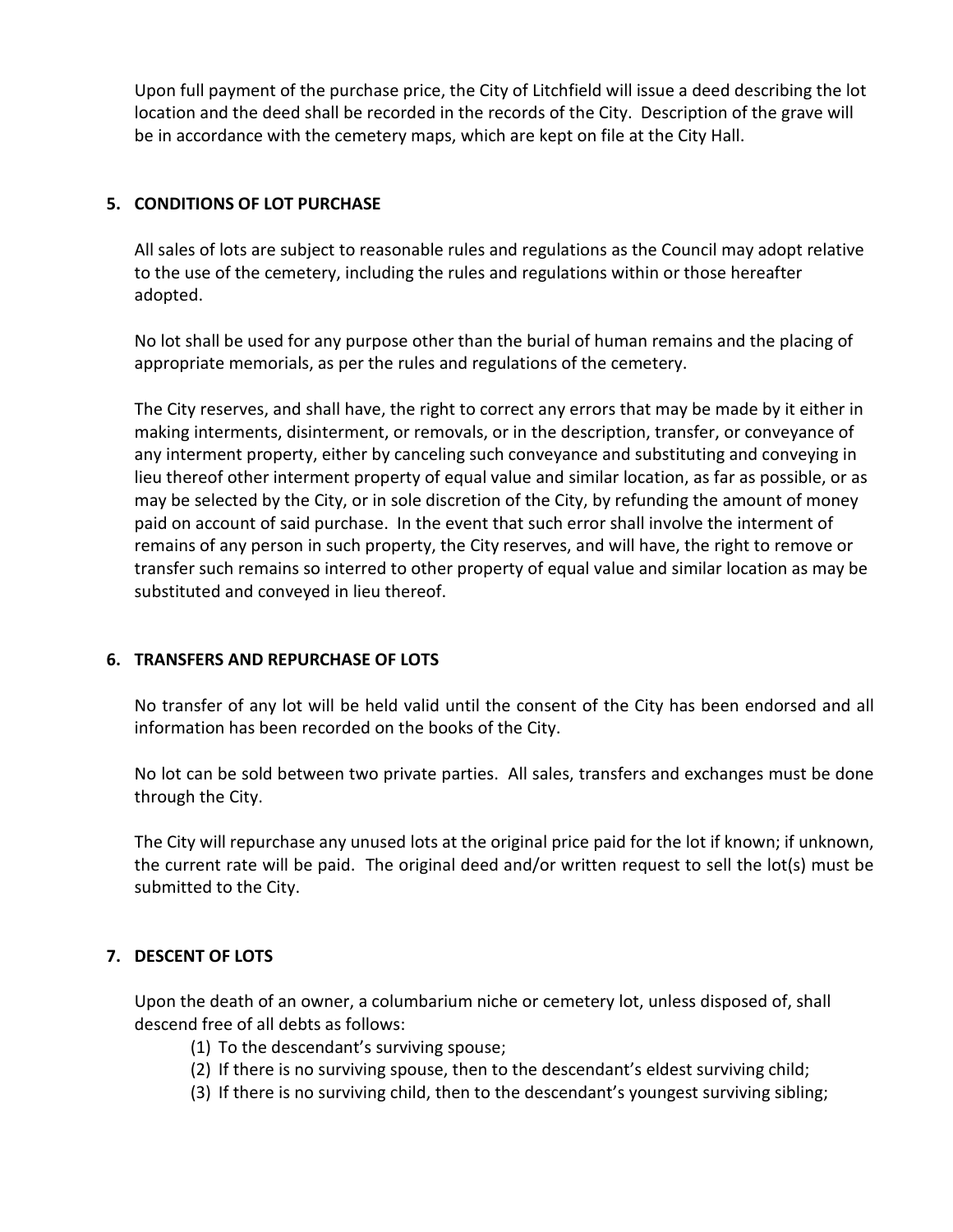(4) If there is no surviving spouse, child or sibling, then, if not sold during administration of descendant's estate or otherwise provided for by will, the City may convey the lot to any of the descendant's parents, siblings or descendants as it deems fit.

#### **8. BURIAL INFORMATION**

The lot owner and his or her spouse or children may be buried on the lots he or she owns. The burial of any other person on the lot needs consent of the owner. The owner shall be the same as appears on the records of the City of Litchfield.

A single grave may contain one of the following: one full body interment, two cremains, or one full body interment and one cremain.

A concrete vault is required for all full body interments.A vault for cremains is not required, but highly recommended.

No burial services will be held on Sundays.

Burial services must take place before 4:00 p.m. Monday – Friday or 1:00 p.m. on Saturdays. Any burial after these times will be assessed an additional fee.

Saturday burials will be assessed an additional fee.

The City of Litchfield reserves the right to charge an additional fee if a burial service arrives more than ½ hour after the scheduled arrival time.

No scattering of cremains is permitted. Cremated remains must be buried in a proper container or placed in a columbarium niche.

#### **9. DISINTERMENT AND REMOVAL**

Removal of a body by the heirs so that the lot may be sold for profit to themselves, or removal contrary to the expressed or implied wish of the original lot owner is forbidden.

A body may be removed from its original lot to a larger or better lot in the cemetery when there has been an exchange or purchase for that purpose.

The City shall assume no liability for damage to any casket or burial case in making the disinterment and removal.

#### **10. GRAVESITE FLOWERS AND DECORATION REGULATIONS**

Only one planter stand per lot is allowed. Metal framework, shepherd hooks or items of the same nature are not allowed.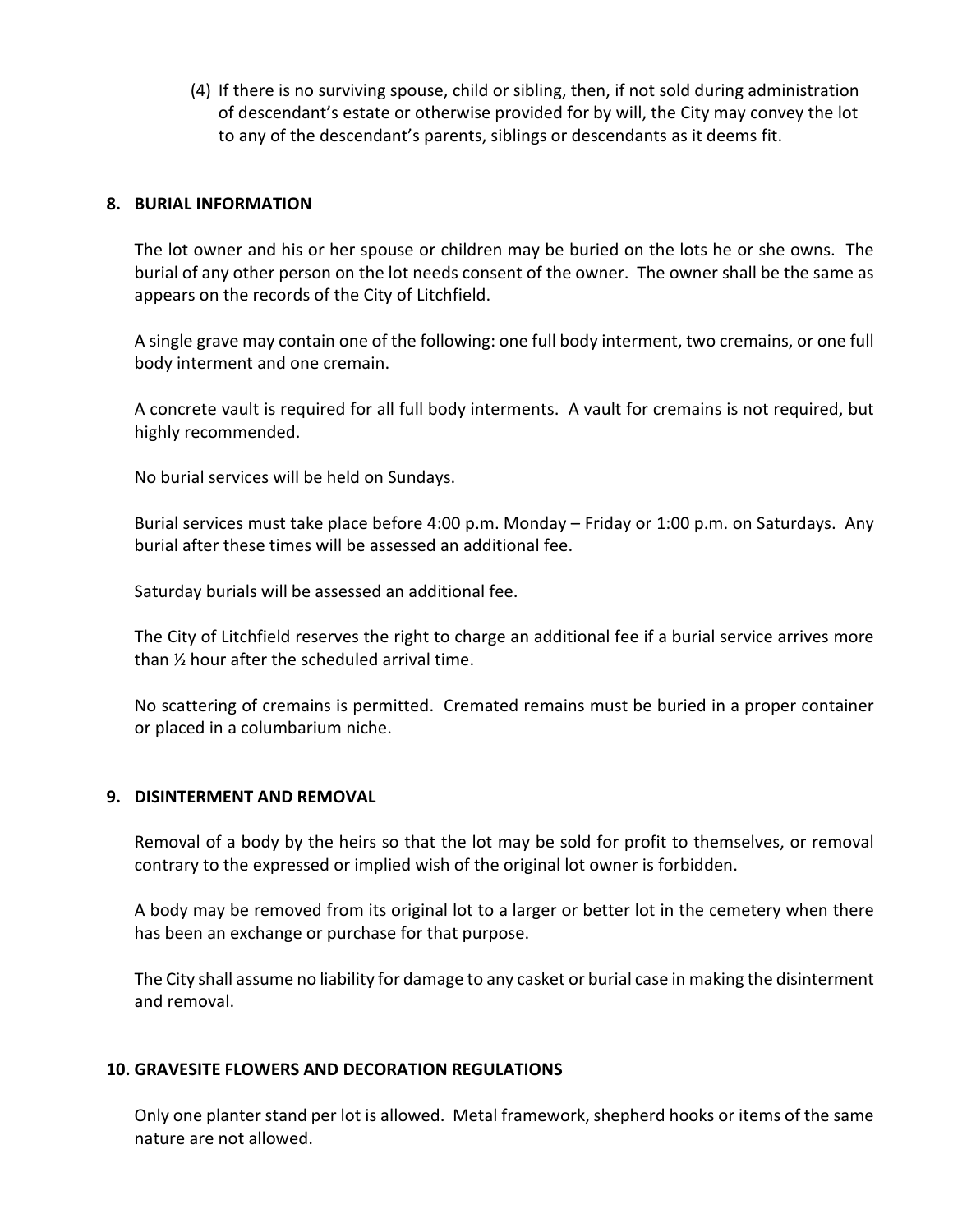All plants, artificial and planted flowers must be placed in urns, vases or pots in planter stands. Artificial flowers must be securely fastened to the urn, vase or pot. No glass containers of any kind will be allowed.

Additional flowers will be allowed one week prior to Memorial Day but must be removed within seven (7) days after. Remaining flowers and items will be removed by the City without notification.

Christmas or holiday wreaths are allowed during the holiday season. Any wreaths not removed after the first week of the new year will be disposed of by the City.

The City reserves the right to remove all flowers, plants, trees, decorations, or other similar things without liability to the owner whenever any of these objects become unsightly or unsafe, detrimental or diseased.

The placing of boxes, shells, toys, metal designs, ornaments, chairs, settees, glass, wood or iron cases, and similar articles upon lots shall not be permitted; if such items are placed, the City may remove them.

All objects not described above, including balloons, banners, food and beverages, knick knacks, shepherd hooks, solar lights and lanterns, stuffed animals, wind chimes, windmills, windsocks, and statuary not incorporated into a monument, are prohibited and may be subject to immediate removal.

The City highly recommends removing planters and planter stands by October 15<sup>th</sup>. The City will assume no responsibility for damage to or theft of stands left all year.

The City will not be held liable for lost, misplaced or broken urns, vases or pots that are damaged by elements, thieves, vandals or other causes beyond its control.

#### **Exceptions**

There will be a grace period of 6 months immediately after a burial allowing shrines, monuments and remembrances to be kept in place. The City will not be held responsible for damage or loss of property left at the cemetery in conjunction with this exception. Any items remaining after the grace period that are not in compliance with the rules and regulations will be removed by the City.

Flags and markers placed to acknowledge military service may be kept year-round.

#### **11. GRAVESITE MARKING**

Most lots in the cemetery are marked by a stone, brick, metal or concrete post, at each corner set level with the ground. Markers of any other description are detrimental to the appearance of the cemetery, are considered unnecessary, and are, therefore prohibited.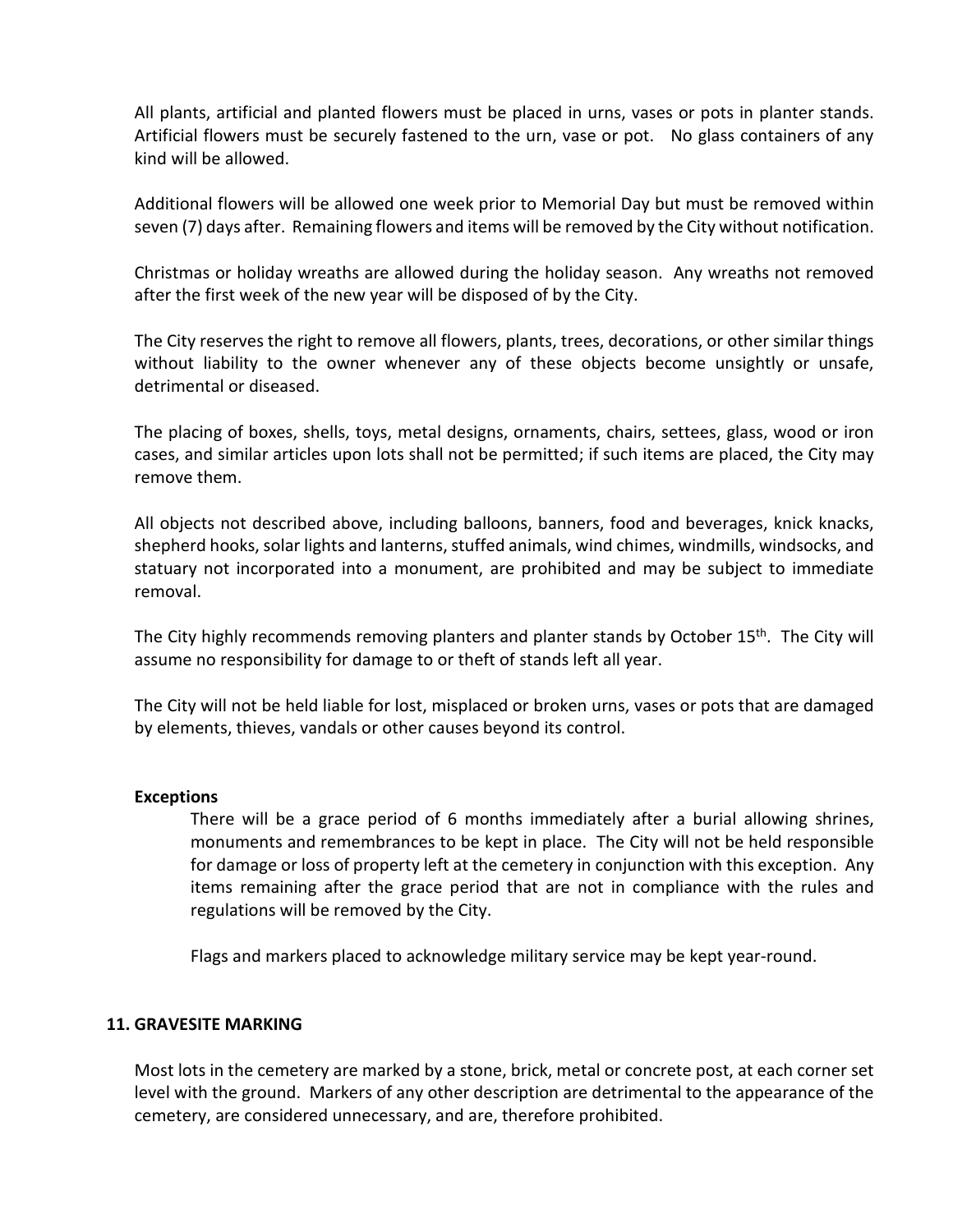No fence and no stone or cement coping shall be constructed around any lot. No lot shall be graded higher than the general level of the cemetery. No mound shall be built over any grave.

#### **12. MONUMENT AND MARKER REGULATIONS**

The City will not be held responsible for any damage to a temporary marker.

Markers must be laid flush with the ground and placed at the foot end of the burial lot. Markers must have a minimum 4" concrete or granite border.

Monuments are allowed in Divisions 1, 2, 3, 4, 5 and 8. They are placed at the head end of the lot. Monuments must be set on a concrete pad or granite foundation and have a minimum 4" border around the monument base.

Monuments and markers placed on a single grave may not exceed 44" in total width, including the 4" border.

A marker is allowed upon a lot that also has a monument and must be placed at the foot end of the lot.

No more than two markers shall be placed upon any single lot without prior approval by the City. This includes any military marker.

Markers and monuments may only be installed when ground conditions are appropriate.

The City of Litchfield is not responsible for the marker, monument, concrete or granite border cracking or chipping due to natural elements or vandalism.

#### **13. PLANTING REGULATIONS**

No trees or shrubs shall be planted or grown upon any grave or plot in the cemetery without prior written approval by the City.

Where permitted, the planting of trees, shrubs, flowers or other plants, by lot owners, shall be subject to the approval of the City Administrator, and in harmony with the City plan.

No trees shall be planted in or around Division 8.

#### **14. CARE AND MAINTENANCE BY CITY**

The City of Litchfield shall provide general care for the cemetery which includes maintenance of road ways, mowing grass, trimming and caring for trees and removing fallen leaves. It does not include providing special care such as watering flowers, plants or vases temporarily placed on the graves.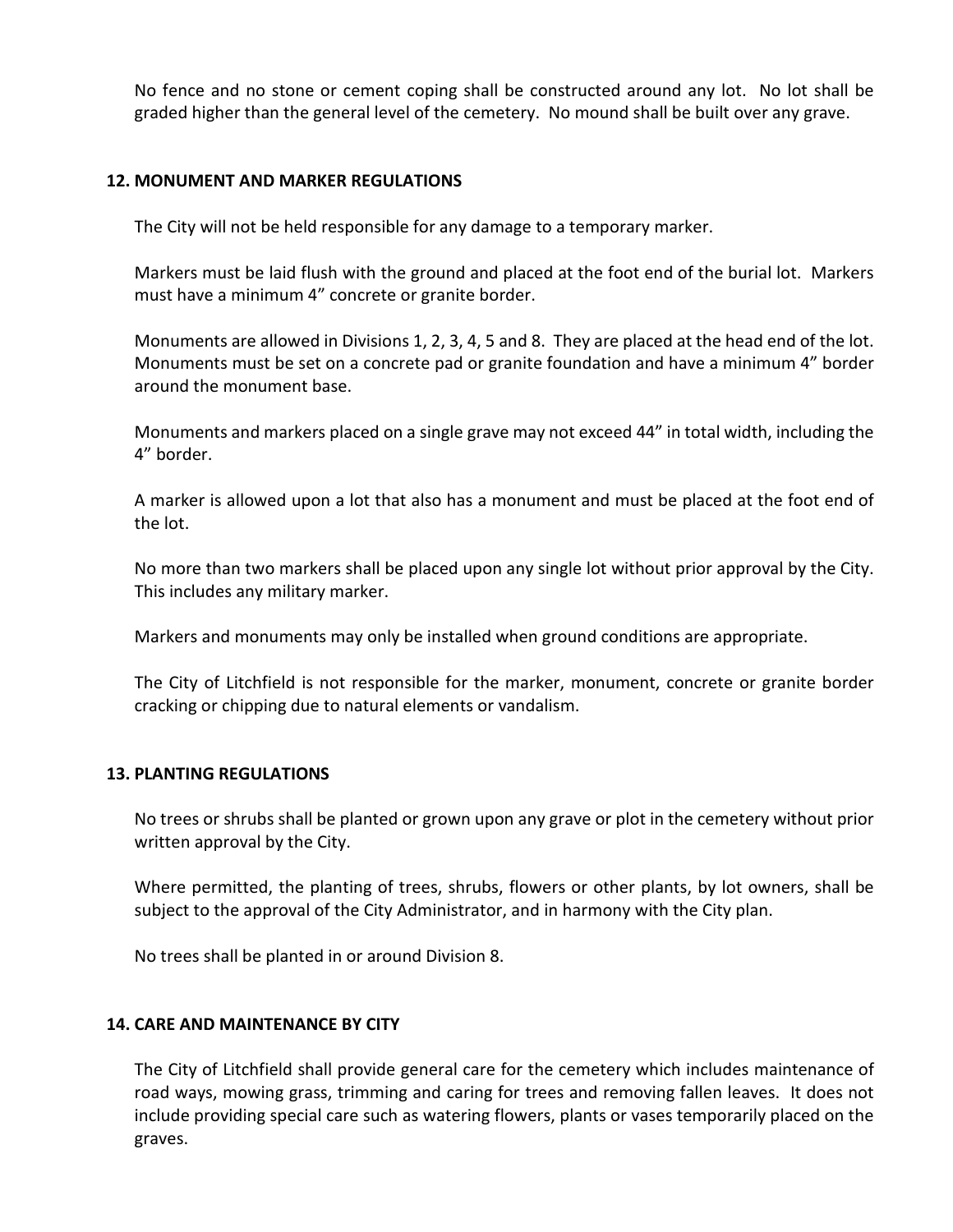The City shall have the right to remove trees, shrubs, plants or any structures now located upon any lot, which has or shall become by reason or age or otherwise, unsightly or detrimental to the lot upon which they are located or to any adjoining lot or avenue and shall have the right to remove any such which may be placed on a lot contrary to any of these regulations.

No person other than City forces shall be allowed to mow any grass within the cemetery.

## **15. GENERAL REGULATIONS**

Bringing of firearms into the cemetery is prohibited, except by military escort accompanying a veteran's funeral, memorial services, or by police officers while in the line of duty.

No person may remove any object from any place in the cemetery or make any excavation without the written permission of the City.

No person may obstruct any drive or path in the cemetery or in any way injure, deface, or destroy any structure, grave, flower, tree, or other thing in the cemetery.

No person may drive any vehicle at a speed exceeding ten (10) miles per hour. All automobiles must remain on the roadways. The driving or parking of any motor vehicle across or upon any grave or lot is prohibited.

No person may disturb the quiet of the cemetery by noise or improper conduct of any kind.

No person may drive or park any snowmobiles, ATV's or motorized off-road bikes in any part of the cemetery.

Any person causing damage to the cemetery lawn or any monument or marker shall either immediately repair the damage to the satisfaction of the City or reimburse the City for the cost of repair of all such damage.

Pets shall not be allowed on the cemetery grounds.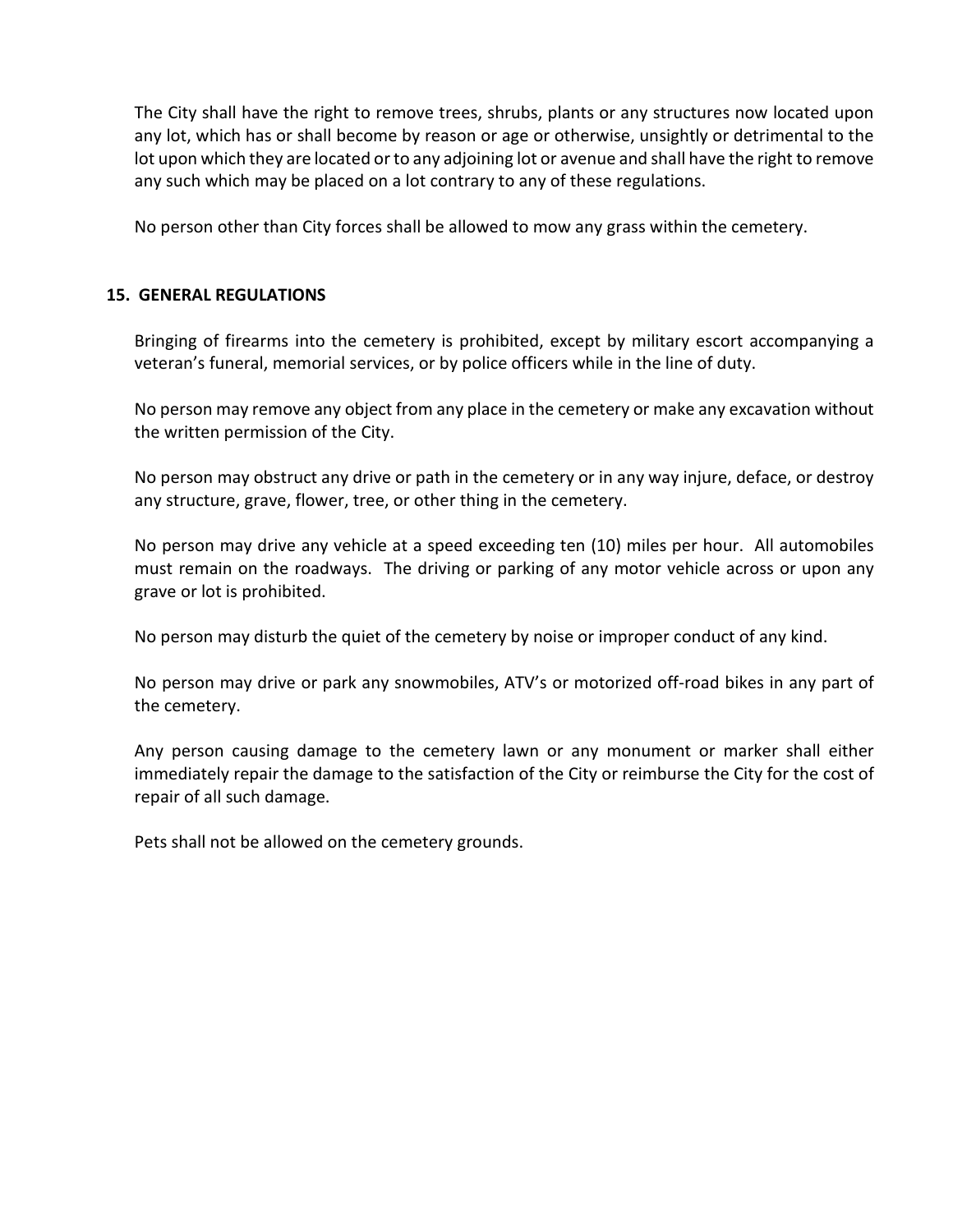# **16. FEE SCHEDULE**

| <b>LOT PRICING</b>                                     |                                                                                |
|--------------------------------------------------------|--------------------------------------------------------------------------------|
| Lots in Divisions 1 through 7                          | \$300 per single lot                                                           |
| Lots in Division 8                                     | \$645 per single lot                                                           |
| <b>INTERMENTS</b><br>Full Body Interment               | \$445 Monday - Friday<br>\$565 Saturday                                        |
| <b>Cremation Interment</b>                             | \$185 Monday - Friday<br>\$285 Saturday                                        |
| Columbarium Interment                                  | \$0 Monday – Friday (Included in Niche Price)<br>\$145 Saturday or after hours |
| <b>DISINTERMENTS</b><br>*No weekend, holiday or winter | \$600                                                                          |
| <b>OTHER</b><br>Frost Charge (December - March)        | \$105                                                                          |
| After Hours and Late Arrivals                          | \$145                                                                          |

## **COLUMBARIUM PRICING**

| single  | single  | single  | single  | double  | double  | double  | double  |
|---------|---------|---------|---------|---------|---------|---------|---------|
| niche   | niche   | niche   | niche   | niche   | niche   | niche   | niche   |
| \$1,355 | \$1,355 | \$1,355 | \$1,355 | \$2,295 | \$2,295 | \$2,295 | \$2,295 |
| single  | single  | single  | single  | double  | double  | double  | double  |
| niche   | niche   | niche   | niche   | niche   | niche   | niche   | niche   |
| \$1,355 | \$1,355 | \$1,355 | \$1,355 | \$2,295 | \$2,295 | \$2,295 | \$2,295 |
| single  | single  | single  | single  | double  | double  | double  | double  |
| niche   | niche   | niche   | niche   | niche   | niche   | niche   | niche   |
| \$1,155 | \$1,155 | \$1,155 | \$1,155 | \$1,895 | \$1,895 | \$1,895 | \$1,895 |
| single  | single  | single  | single  | double  | double  | double  | double  |
| niche   | niche   | niche   | niche   | niche   | niche   | niche   | niche   |
| \$845   | \$845   | \$845   | \$845   | \$1,395 | \$1,395 | \$1,395 | \$1,395 |

\*Pricing includes opening and closing during normal working hours and granite faceplate.